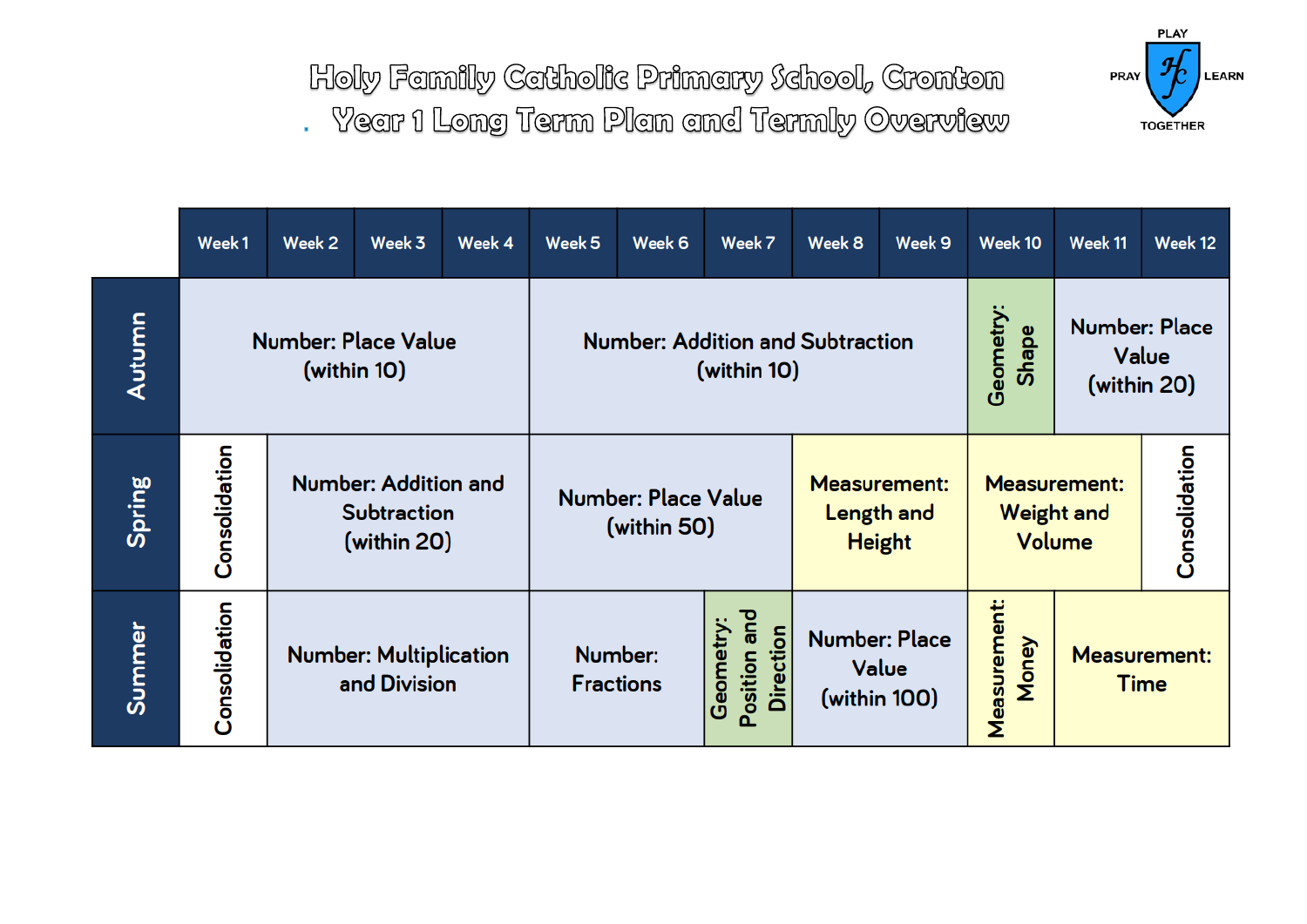Holy Family Catholic Primary School, Cronton . Year 1 Long Term Plan and Termly Overview



| <b>Year 1 - Autumn Term</b>                                                                                                                                                                                                                                                                                                                                                                                |                                                                                                                                                                                                                                                                                                                                                                                                                                                |                                                                                                                                                                                                                                                      |                                                                                                                                                                                                                                                                                                                                                                                                           |  |  |  |  |
|------------------------------------------------------------------------------------------------------------------------------------------------------------------------------------------------------------------------------------------------------------------------------------------------------------------------------------------------------------------------------------------------------------|------------------------------------------------------------------------------------------------------------------------------------------------------------------------------------------------------------------------------------------------------------------------------------------------------------------------------------------------------------------------------------------------------------------------------------------------|------------------------------------------------------------------------------------------------------------------------------------------------------------------------------------------------------------------------------------------------------|-----------------------------------------------------------------------------------------------------------------------------------------------------------------------------------------------------------------------------------------------------------------------------------------------------------------------------------------------------------------------------------------------------------|--|--|--|--|
| <b>Number: Place Value (within</b><br>10)                                                                                                                                                                                                                                                                                                                                                                  | <b>Number: Addition and</b><br><b>Subtraction (within 10)</b>                                                                                                                                                                                                                                                                                                                                                                                  | <b>Geometry: Shape</b>                                                                                                                                                                                                                               | <b>Number: Place Value (within</b><br>20)                                                                                                                                                                                                                                                                                                                                                                 |  |  |  |  |
| Count to 10, forwards and<br>backwards, beginning with 0 or 1,<br>or from any given number<br>Count, read and write numbers to<br>10 in numerals<br>Given a number, identify one<br>more and one less<br>Identify and represent numbers<br>using objects and pictorial<br>representations including the<br>number line, and use the<br>language of: equal to, more than,<br>less than (fewer), most, least | Represent and use number<br>bonds and related subtraction<br>facts within 10<br>Read, write and interpret<br>mathematical statements<br>involving addition $(+)$ , subtraction<br>$(-)$ and equals $(=)$ signs<br>Add and subtract one-digit<br>numbers to 10, including zero<br>Solve one-step problems that<br>involve addition and subtraction,<br>using concrete objects and<br>pictorial representations, and<br>missing number problems. | Recognise and name common 2-<br>D, including [for example,<br>rectangles (including squares),<br>circles and triangles]<br>Recognise and name common 3-<br>D shapes, including [for example,<br>cuboids (including cubes),<br>pyramids and spheres]. | Count to 20, forwards and<br>backwards, beginning with 0 or 1,<br>or from any given number<br>Count, read and write numbers to<br>2 in numerals<br>Given a number, identify one<br>more and one less<br>Identify and represent numbers<br>using objects and pictorial<br>representations including the<br>number line, and use the<br>language of: equal to, more than,<br>less than (fewer), most, least |  |  |  |  |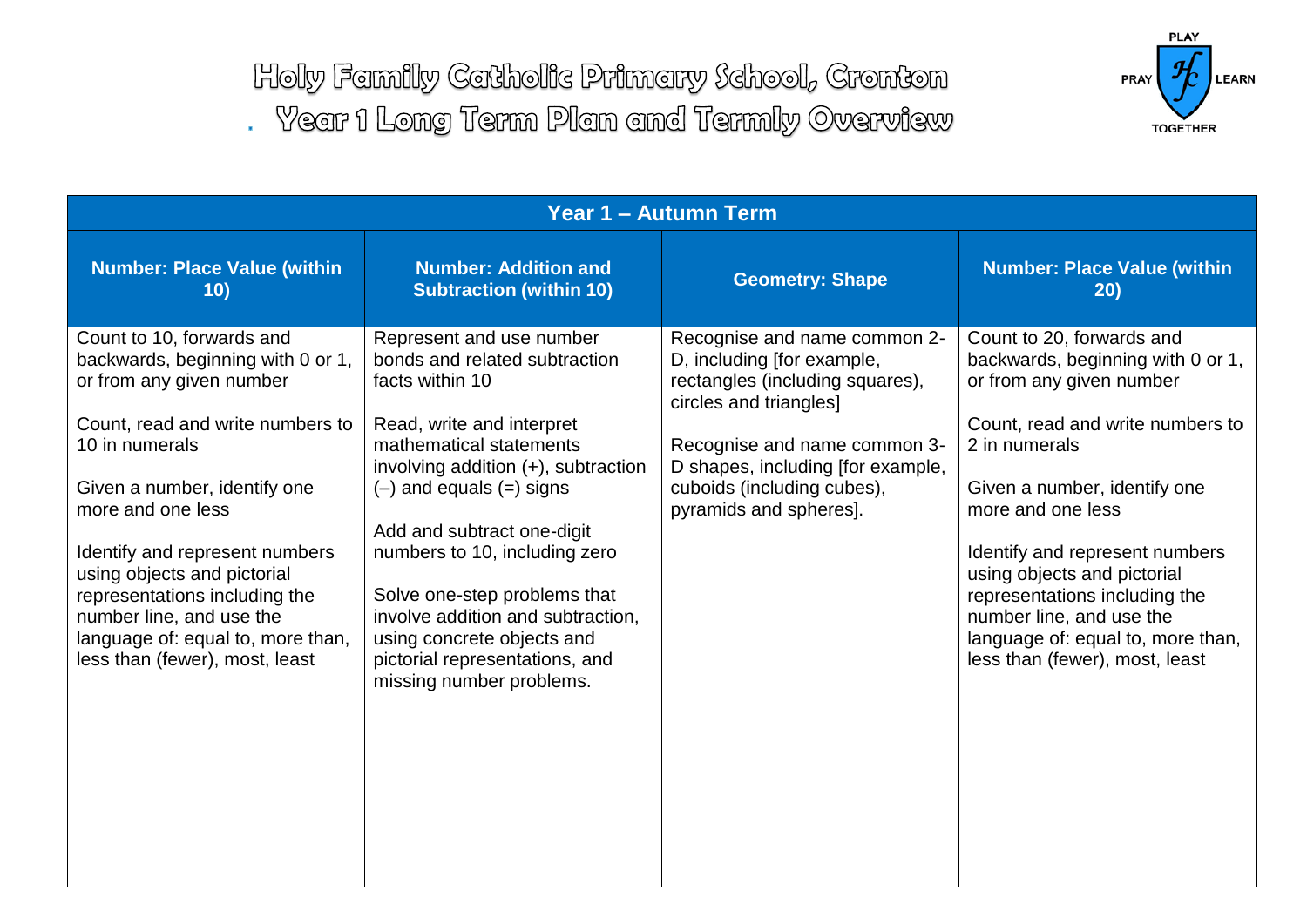Holy Family Catholic Primary School, Cronton . Year 1 Long Term Plan and Termly Overview



| <b>Year 1 - Spring Term</b>                                                                                                                                                                                                                                                                                                                                                                                                                                  |                                                                                                                                                                                                              |                                                                                                                                                                                                                                                                                                               |  |  |  |  |  |
|--------------------------------------------------------------------------------------------------------------------------------------------------------------------------------------------------------------------------------------------------------------------------------------------------------------------------------------------------------------------------------------------------------------------------------------------------------------|--------------------------------------------------------------------------------------------------------------------------------------------------------------------------------------------------------------|---------------------------------------------------------------------------------------------------------------------------------------------------------------------------------------------------------------------------------------------------------------------------------------------------------------|--|--|--|--|--|
| <b>Number: Place Value (within</b><br>50)                                                                                                                                                                                                                                                                                                                                                                                                                    | <b>Measurement: Length and</b><br><b>Height</b>                                                                                                                                                              | <b>Measurement: Weight and</b><br><b>Volume</b>                                                                                                                                                                                                                                                               |  |  |  |  |  |
| Count to 50, forwards and<br>backwards, beginning with 0 or 1,<br>or from any given number<br>Count, read and write numbers to<br>50 in numerals<br>Given a number, identify one<br>more and one less<br>Identify and represent numbers<br>using objects and pictorial<br>representations including the<br>number line, and use the<br>language of: equal to, more than,<br>less than (fewer), most, least<br>Count in multiples of twos, fives<br>and tens. | Measure and begin to record<br>lengths and heights<br>Compare, describe and solve<br>practical problems for: lengths<br>and heights [for example,<br>long/short, longer/shorter,<br>tall/short, double/half] | Measure and begin to record<br>mass/weight, capacity and<br>volume<br>Compare, describe and solve<br>practical problems for:<br>mass/weight [for example,<br>heavy/light, heavier than, lighter<br>than]; capacity and volume [for<br>example, full/empty, more than,<br>less than, half, half full, quarter] |  |  |  |  |  |
|                                                                                                                                                                                                                                                                                                                                                                                                                                                              |                                                                                                                                                                                                              |                                                                                                                                                                                                                                                                                                               |  |  |  |  |  |